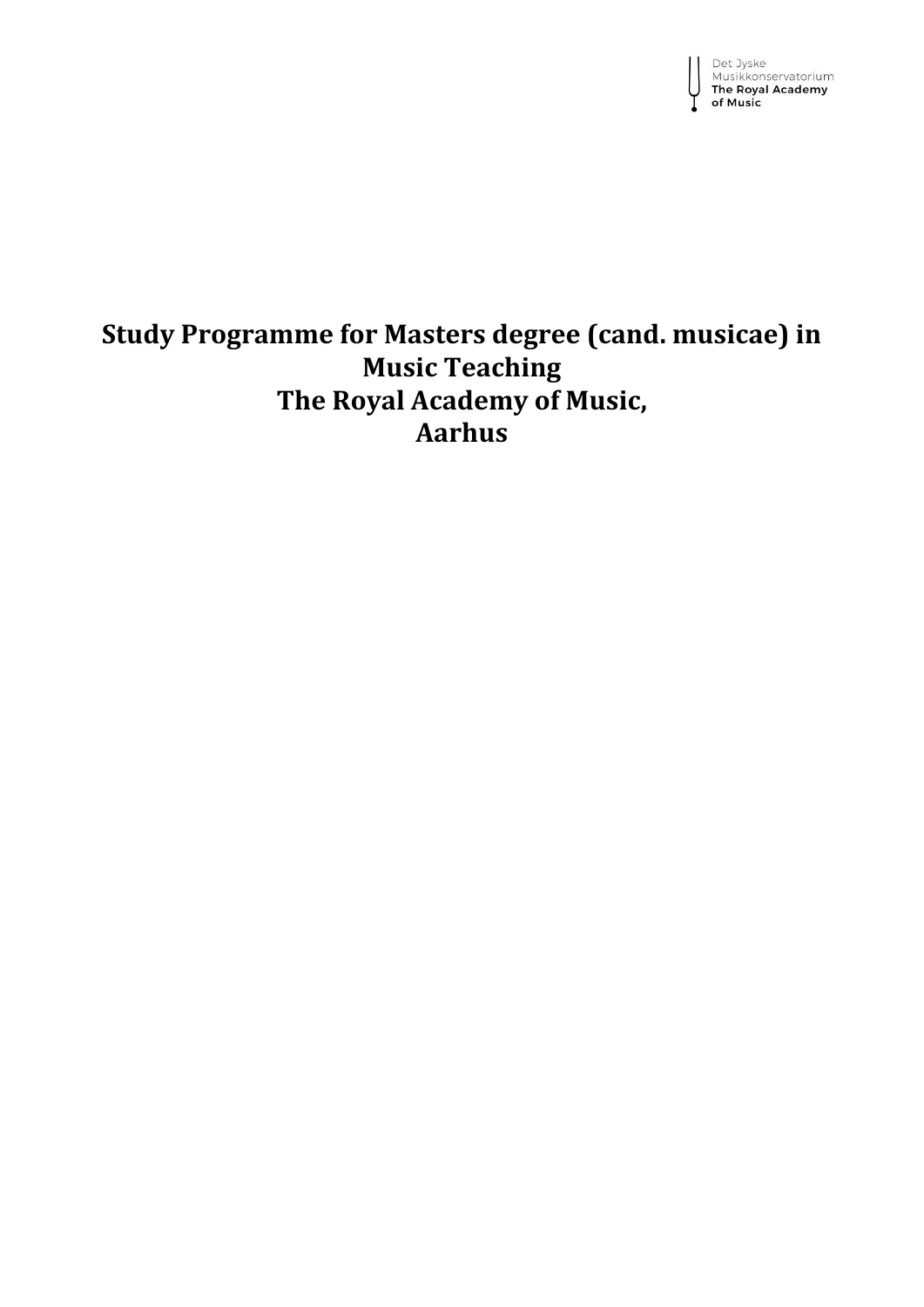

## **1. The name of the degree in Danish and English**

The Masters degree gives the right to use the Danish title "Cand. Musicae" (Music Teaching). In English: Master of Music (MMus) (Music Teaching) This is followed by a definition of the field of specialization, e.g. cand. musicae (Composition, Electronic Music) corresponding to MMus (Composition, Electronic Music).

### **2. Credits**

The study programme is credited with 120 ECTS points.

### **3. Entrance requirements**

See under the individual course programme.

## **4. Aims**

The Masters degree in Music Teaching at the Royal Academy of Music is a post-graduate 2-year artistic and pedagogical course, which in certain areas is based on research. The course is centred on a globalized study environment with international study elements. Masters students broaden their knowledge, skills and qualifications in relation to Bachelor students so that as graduates they can initiate and run musical projects and educational courses. Based on their qualifications, graduates can fulfil highly qualified functions in the field of work. The study programme will also provide a basis for further studies either as a soloist or a researcher. The study is completed with an independent Masters project.

After a Masters degree the students will have acquired the following:

### **Knowledge and insight**

- Music knowledge which in certain areas is based on internationally acclaimed artistic and pedagogical praxis, entrepreneurial activities, and leading research within relevant subject areas. - Understanding of, and reflective ability on, music knowledge, plus the ability to identify artistic and pedagogical challenges and issues.

### **Skills**

- Mastery of methods, tools, and modes of expressions within the subject of music, and mastery of general skills for working in the music world.

- Ability to assess and select among methods and tools within the subject of music and to set up relevant models for solutions and make qualified and considered artistic and pedagogical choices. - Ability to manage communication activities within the subject of music and discuss professional music issues with both peers and non-specialists.

### **Qualifications**

- Ability to handle complex and unpredictable creative challenges in the development and activities in the life of a musician in a globalized world.

- Ability to initiate independently and lead musical interaction and cross-curricular cooperation, as well as to accept professional responsibility.

- Ability to take responsibility for own learning needs, possibilities for specialization, and creative development potentials, as well as ability to structure own time and efforts.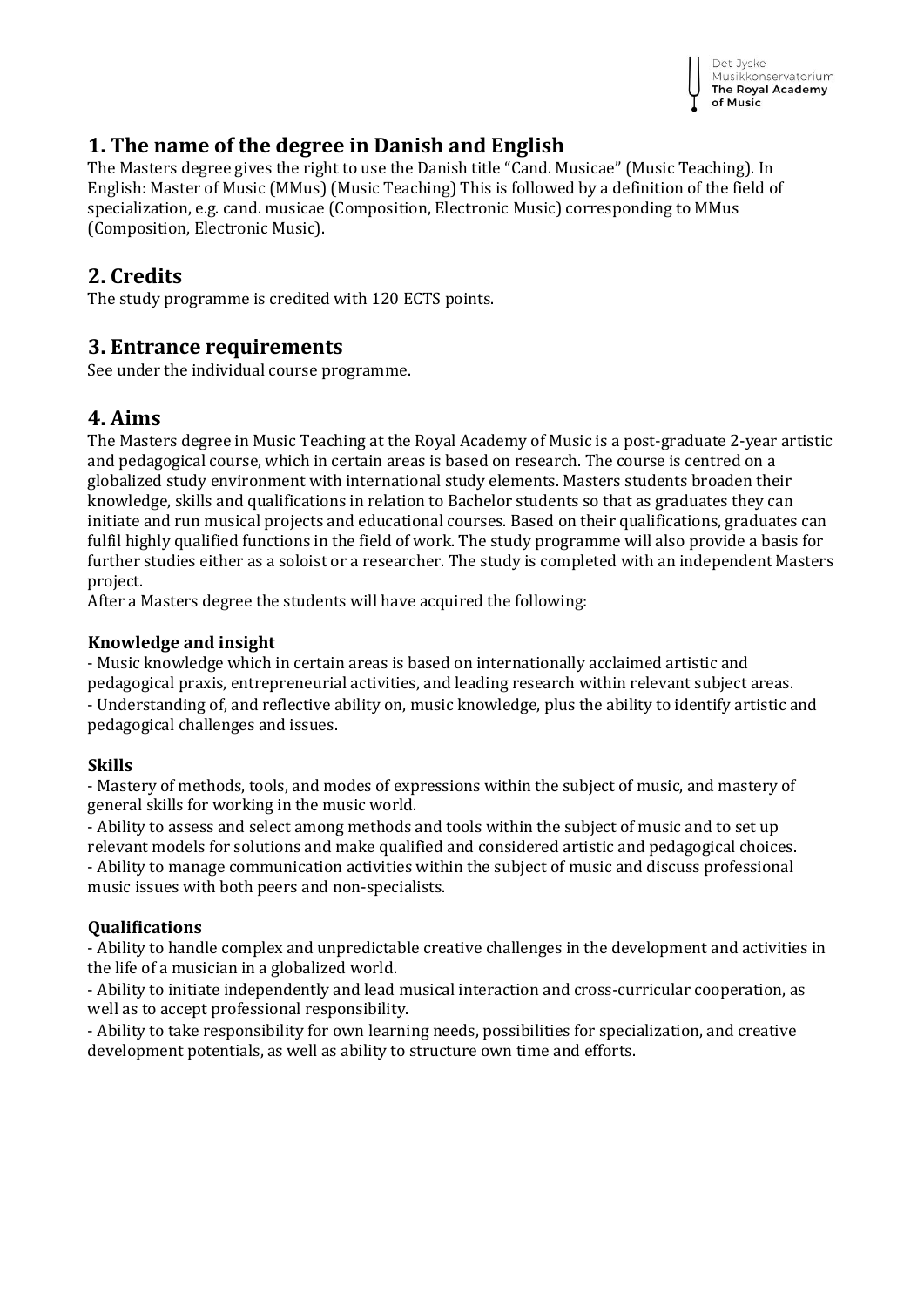

## **5. Course content and learning aims:**

The Masters degree in Music Teaching includes a number of different lines, each marked by a special combination of subjects covering the following three major subject areas:

**The Main Area, learning aims (85 ECTS)**. On completion of their Main Area studies Masters graduates have:

o Specialized knowledge of artistic and technical praxis, as well as specialized and internationally accepted knowledge of relevant pedagogical, didactic, and psychological theories, concepts, and methods.

o Understanding of, and reflective ability on, praxis and choice of methodology as regards personal artistic development, also in relation to teaching and communication courses.

o Mastery of advanced teaching skills as well as musical and technical skills and modes of expression. o Mastery of critical and analytical approaches to music and musical praxis.

o Ability to assess and choose among pedagogical methods and tools and to set up relevant models for solutions and make qualified and considered artistic choices.

o Ability to manage musical and teaching enterprises and to discuss music and professional problems with both peers and non-specialists.

o Ability to manage complex and unpredictable creative challenges in teaching processes as well as in their musicianship in a globalized world.

o Ability to independently set up and lead musical ensemble playing and cross-curricular cooperation in the role of musician and teacher.

o Ability to act professionally in accordance with ethics and responsibility.

o Ability to be independently responsible for personal learning needs, possibilities of specialization, and creative development potentials, as well as the ability to structure time and efforts.

**Entrepreneurial Skills, learning aims (10 ECTS):** On completion of their Entrepreneurial Skills study Masters graduates have:

o Specialized knowledge of the world of music and the arts in an international context.

o Understanding of, and reflective ability on, professional praxis and the complex relations between the agents in the music world.

o Ability to manage programme planning and communication with a view to working in the world of music.

o Ability to assess challenges and issues as regards personal career and to set up relevant models of solutions and make qualified and considered career choices.

o Ability to manage the communication of their personal profile and the discussion of professional issues with peers, audiences, and media agents.

o Ability to manage complex and creative challenges as regards the world of music and the arts in a globalized world.

o Ability to independently initiate and lead various professional and cross-curricular contexts and cooperation.

o Ability to be independently responsible for personal creative development potentials in a professional career context.

**The Masters Project, learning aims (25 ECTS**): On completion of their project Masters graduate have:

o Specialized knowledge of praxis, methods, and theory within the chosen project area.

o Understanding of, and reflective ability on praxis, methods, and theories as regards the project. o Mastery of relevant methods, tools, and modes of expression in a creative, practising and/or educational activity.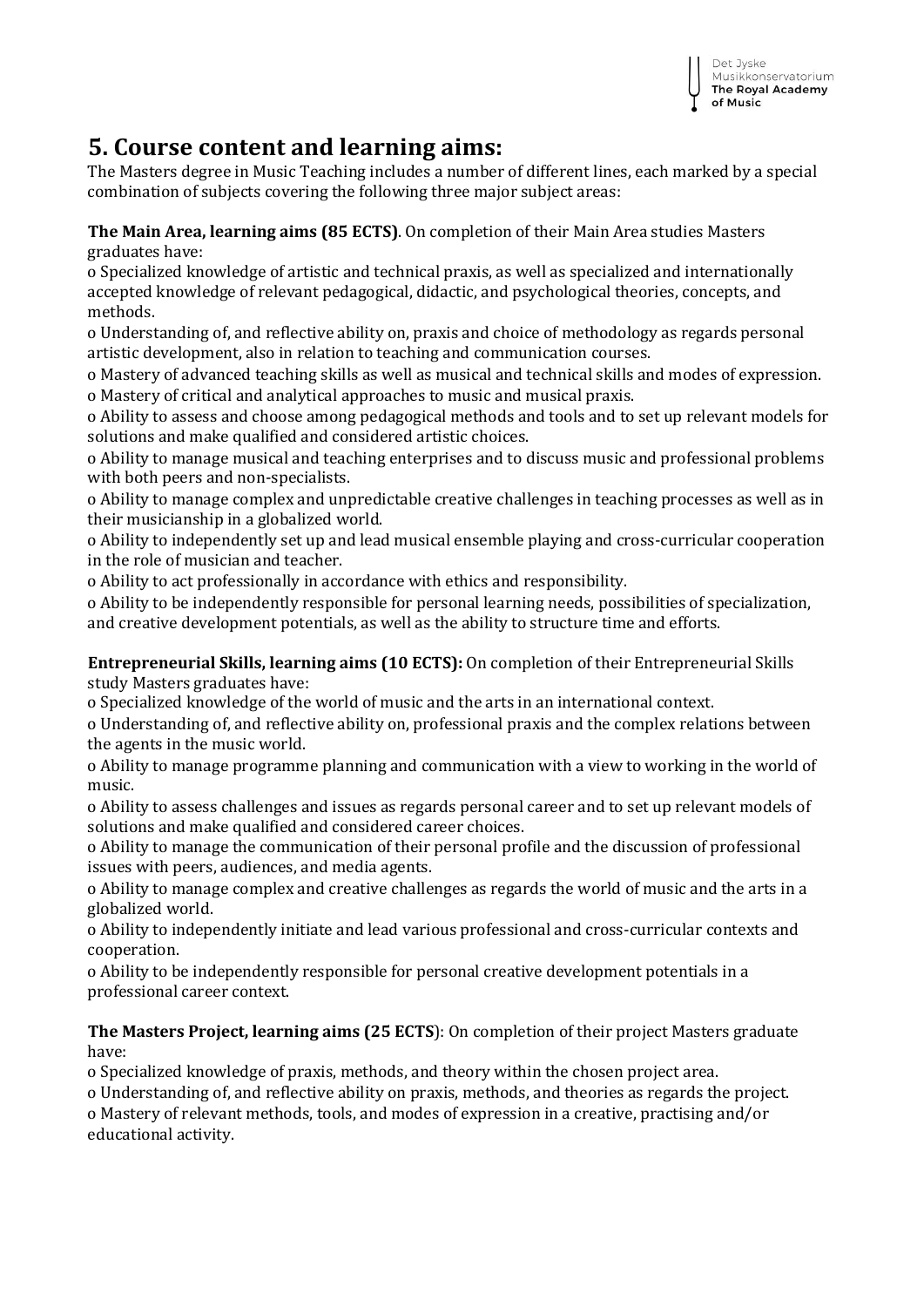

o Ability to independently and critically identify project-relevant knowledge and to assess, set up, and choose among project-related solution models.

o Ability to communicate and discuss the project with peers and non-specialists as well as to communicate the results in speech and writing.

o Ability to manage complex and creative challenges with regard to the project work.

o Ability independently to find relevant partners and enter into a critical and professional cooperation in musical and/or cross-curricular activity.

o Ability to independently take responsibility for personal learning needs and development potentials with regard to setting up and implementing a realistic time schedule.

The ECTS distribution among the three subject areas is common for all the lines, but there may be variations in the ECTS distribution in a few of the subject areas in certain semesters. The table below makes clear which ECTS sections are mandatory and thus common to all courses. The variation possibility is there to ensure that the subject-relevant progression is planned most efficiently for each individual course.

| <b>Masters degree in music teaching</b> |         |         |         |         |       |
|-----------------------------------------|---------|---------|---------|---------|-------|
| cand.musicae (music teaching)           |         |         |         |         |       |
| <b>ECTS</b>                             |         |         |         |         |       |
|                                         |         |         |         |         |       |
|                                         | 1. sem. | 2. sem. | 3. sem. | 4. sem. | total |
| Main Subject including electives        |         |         |         |         | 85    |
| Entrepreneurial skills                  | 5       | 5       |         |         | 10    |
| Masters project                         |         |         | 10      | 15      | 25    |
| total                                   | 30      | 30      | 30      | 30      | 120   |

The content and plan for each of the courses is described in a special study plan containing all the aims for each subject, teaching forms, work structures, examinations etc.

It is the responsibility of the board of studies to ensure that the current study plans are in agreement with the present description of the courses